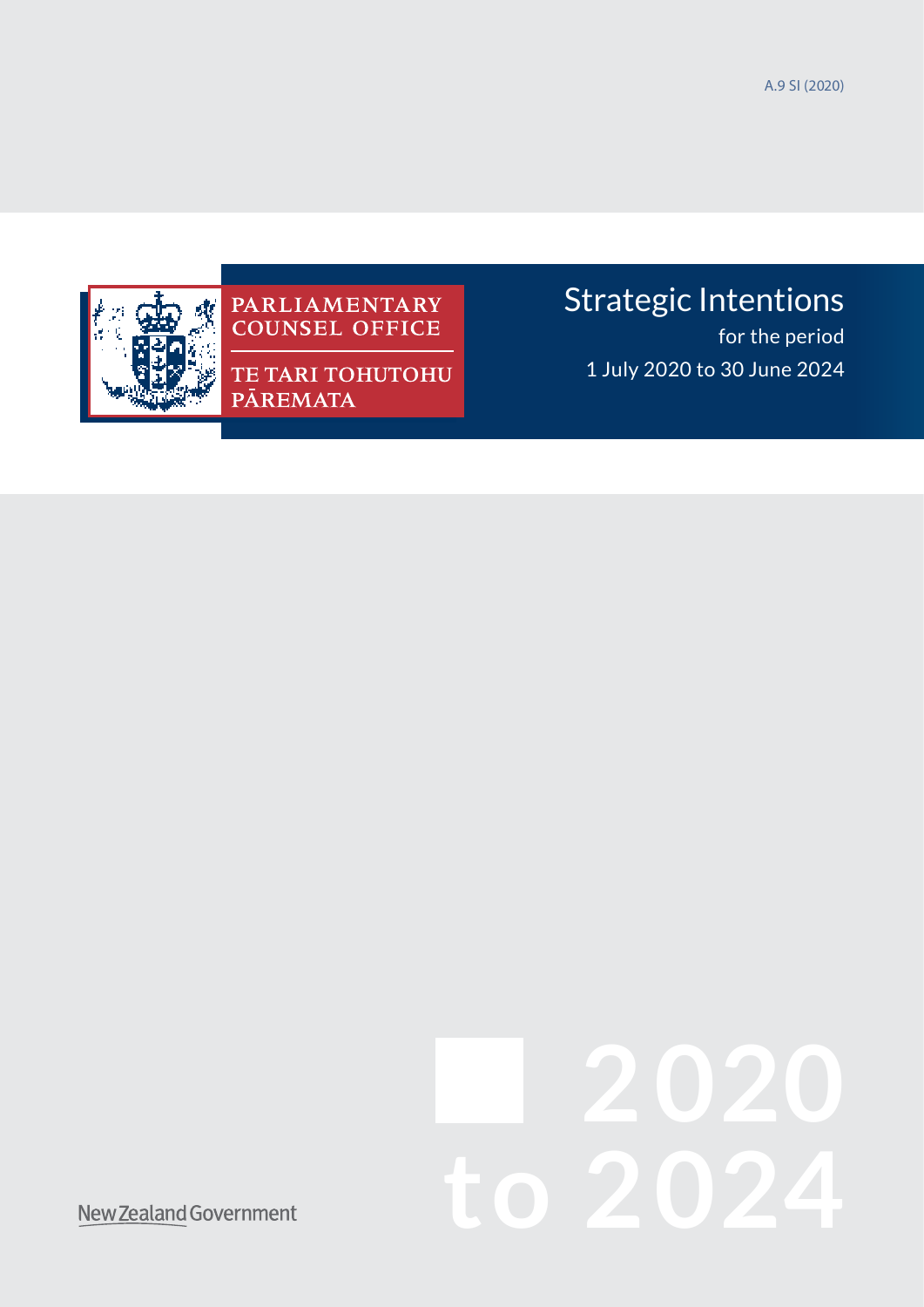Strategic Intentions of the Parliamentary Counsel Office Te Tari Tohutohu Pāremata for the period 1 July 2020 to 30 June 2024

Presented to the House of Representatives under section 39 of the Public Finance Act 1989

November 2020 Wellington, New Zealand

ISSN 2382-1973 (Print) ISSN 2382-1981 (Online) This document is available on the Parliamentary Counsel Office website: [pco.govt.nz](pco.govt.nz
)

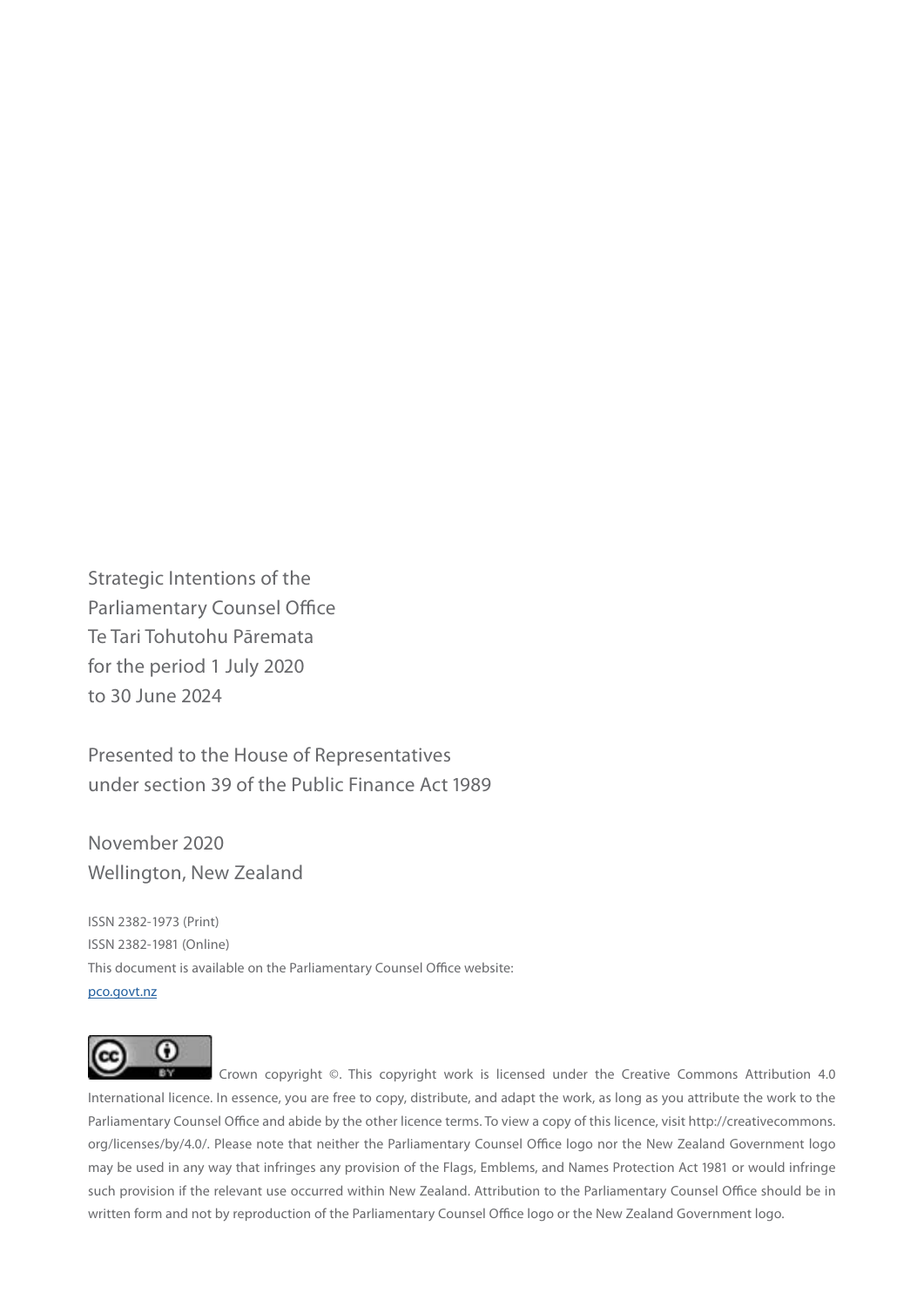### **CONTENTS**

#### **Contents**

| <b>CONTENTS</b>                                         | $\mathbf{1}$   |
|---------------------------------------------------------|----------------|
| Chief Parliamentary Counsel statement of responsibility | $\overline{2}$ |
| Ministerial statement of responsibility                 | 2              |
| Introduction from the Chief Parliamentary Counsel       | 3              |
| Nature and scope of functions                           | 4              |
| <b>Strategic direction</b>                              | 9              |
| Managing functions and operations                       | 16             |
| Equal employment opportunities                          | 16             |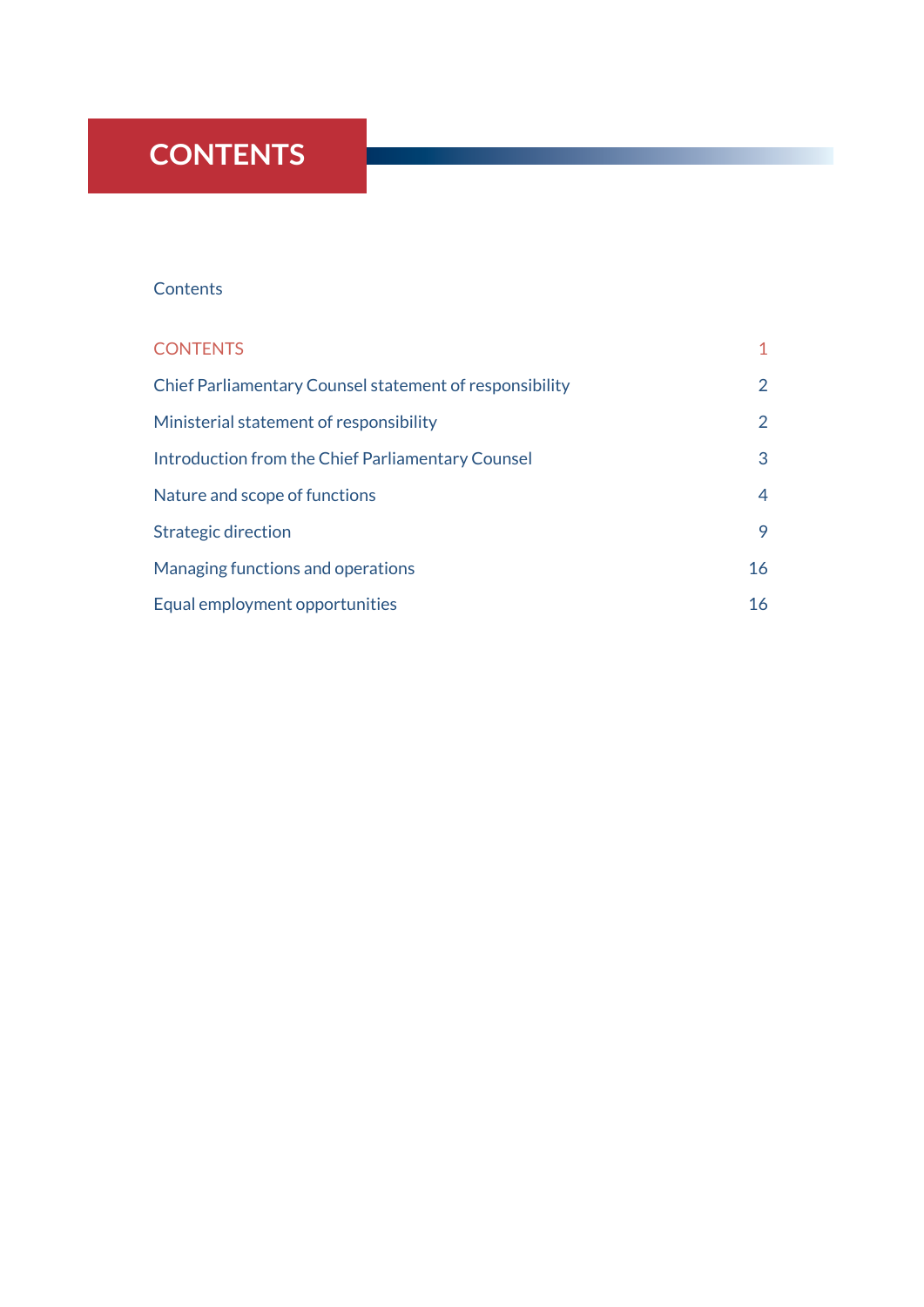#### <span id="page-3-0"></span>**Chief Parliamentary Counsel statement of responsibility**

In signing this statement, I acknowledge that I am responsible for the information on strategic intentions for the Parliamentary Counsel Office. This information has been prepared in accordance with sections 38 and 40 of the Public Finance Act 1989.

Signed:

Fiona Leonard Chief Parliamentary Counsel

#### **Ministerial statement of responsibility**

I am satisfied that the information on strategic intentions prepared by the Parliamentary Counsel Office is consistent with the policies and performance expectations of the Government.

Signed:

Hon David Parker Attorney-General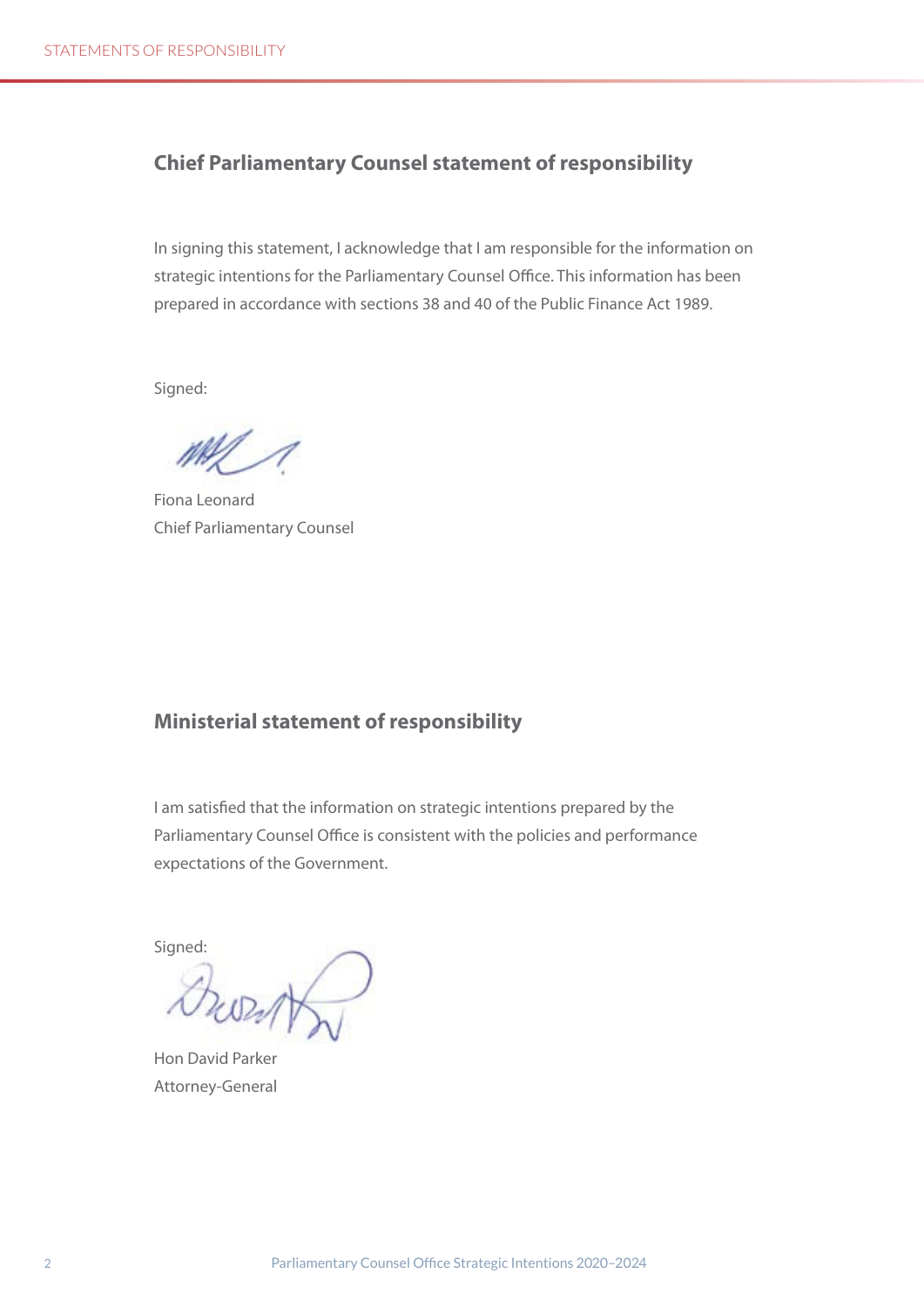#### <span id="page-4-0"></span>Introduction from the Chief Parliamentary Counsel

Over the four years covered by this Strategic Intentions document (SI), the Parliamentary Counsel Office (PCO) will continue to deliver its two outputs of Law Drafting and Access to Legislation. We will draft the Government's legislation programme and ensure that current legislation is readily accessible to the public.

This document sets out the strategic objectives the PCO intends to achieve, or contribute to, over the next four years. One of the key strategic challenges during this period will be supporting the Government's legislative response to the COVID-19 pandemic while ensuring we are well positioned to deliver the Government's legislative programme and meet the future needs of users of our services. Although the response to the COVID-19 pandemic has presented many challenges and will continue to do so, it also allows the PCO to increase its collaboration with agencies and other stakeholders. As a result, the PCO can better assist agencies to improve stewardship of their legislative and regulatory systems.

The PCO's main focus is our role as steward of New Zealand's legislation. Though we are only one of many contributors to the legislative system, our expertise and purpose allow us to play an important leadership role. One major initiative is making all secondary legislation available online. Other significant initiatives include writing laws in plain language, increasing the use of standard provisions in legislation, and increasing the PCO's capacity in the use of te reo Māori. We have identified a number of initiatives designed to help ensure that legislation is accessible, fit for purpose, and constitutionally sound.

Other areas of focus for the organisation are enhancing the support provided to Pacific Island nations and to the Legislation Design and Advisory Committee (LDAC).<sup>1</sup>

Our strategic challenge is to ensure we have the capability and capacity, and the technical systems, to deliver high-quality legislation that is accessible to all users.

1 The LDAC was established by Cabinet in 2015. Its role is to improve the quality and effectiveness of legislation by advising on design, framework, constitutional, and public law issues arising out of legislative proposals and Bills. The LDAC is responsible for the Legislation Guidelines, mandated by Cabinet, which are a tool to guide good legislative practice.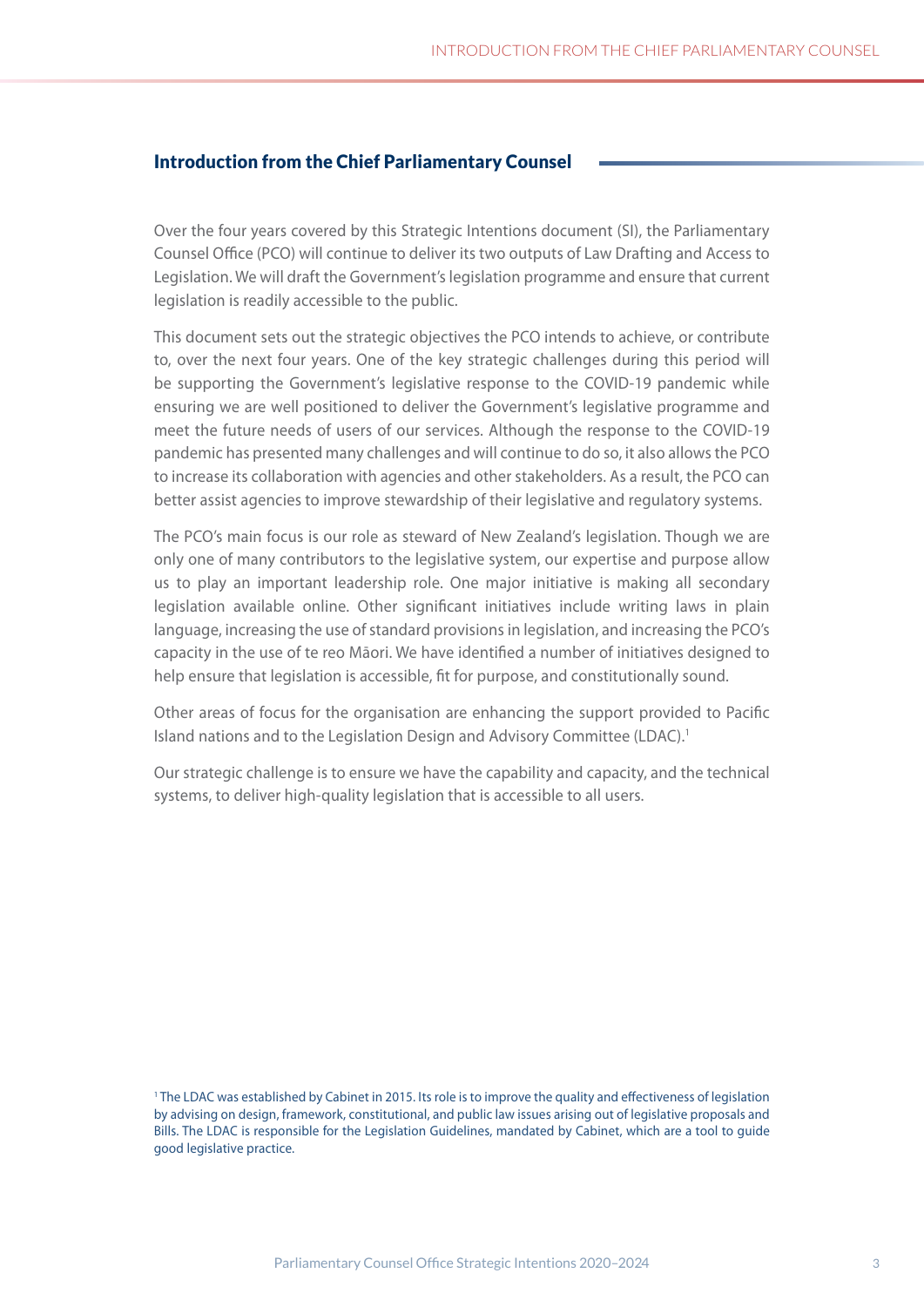#### <span id="page-5-0"></span>Nature and scope of functions

The PCO is constituted as a separate statutory office by the Legislation Act 2012 (the 2012 Act). We are under the control of the Attorney-General or, if there is no Attorney-General, the Prime Minister.

The PCO is not part of the Public Service under the Public Service Act 2020, and so is not under the direct control of the Public Service Commissioner. However, we are subject to certain provisions of that Act, including those that relate to setting and enforcing minimum standards of integrity and conduct.

The PCO's vision is "Great law for New Zealand". Great law must be fit for purpose, constitutionally sound, and accessible.



#### **PCO outputs**

The PCO's single departmental output-expense appropriation consists of two distinct but complementary activities: Law Drafting Services and Access to Legislation. These deliver different parts of the same service to the Government, Parliament, and the public. They also enable us to deliver the Government's legislation programme and ensure that legislation is available to the public.

The nature and scope of the functions relating to these activities are set out on the following pages.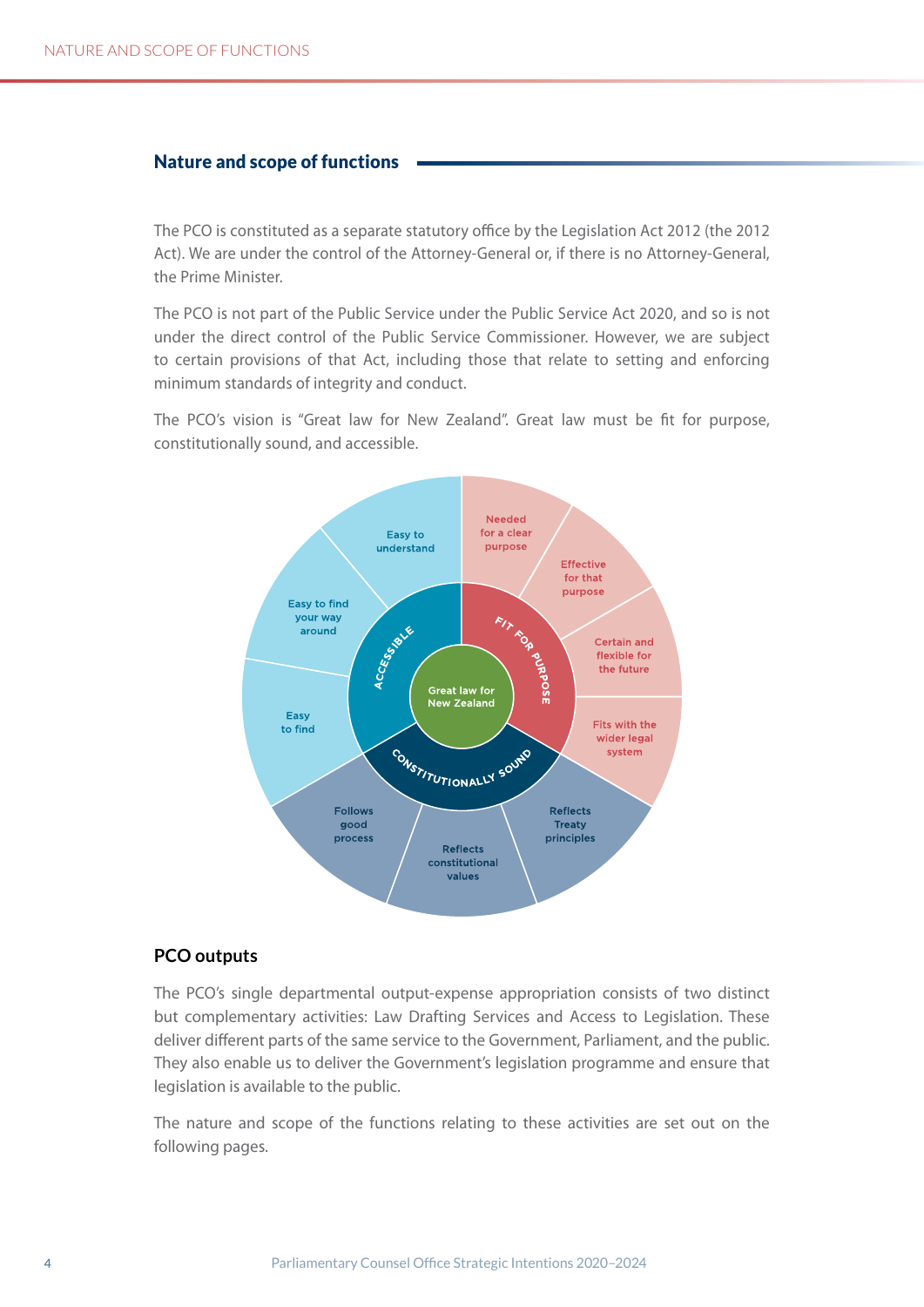#### **Law Drafting Services**

The Legislation Act 2019, which was enacted in October 2019 but is yet to come into force, will replace the Legislation Act 2012. The PCO will continue to have responsibility for drafting Government Bills, including amendments required by select committees and ministers, and secondary legislation<sup>2</sup> made by Order in Council (known as legislative instruments under the Legislation Act 2012). The Inland Revenue Department (IRD) will continue to draft Bills it administers—but not secondary legislation.

The PCO is also responsible for developing three-yearly programmes of statute law revision for the Attorney-General to present to each new Parliament. The purpose of revision is to make New Zealand's Acts easier to read and understand. We achieve this by rationalising targeted Acts, removing inconsistencies and overlaps, repealing obsolete and redundant provisions, and modernising expression, style, and format. The substantive law is not changed. The revision programme is one way the PCO seeks to improve access to legislation and so achieve its vision of "Great law for New Zealand".

Over the next four years, we will work to ensure the revision process is effective. For example, during the drafting and passing of the first revision Bill, we identified small improvements to the process that we will make through the Legislation Act 2019.

The PCO will also work collaboratively with departments to help their chief executives carry out their legislative stewardship responsibilities under section 12(1)(e) of the Public Service Act 2020. We will support them to rewrite legislation that is old, outdated, or heavily amended but does not qualify for inclusion in the revision programme as it involves changes to policy or substantive changes to the law. The PCO will also provide a legislative vehicle in the form of Statute Laws Revision and Repeal Bills for agencies to make technical, short, and non-controversial amendments with limited policy implications and to repeal obsolete provisions. This will improve the quality of legislation by helping ensure that any legislation an agency is responsible for is fit for purpose.

The PCO's law drafting services are part of the process of implementing new policy or changes to policy through enactment of legislation. Our first involvement with new legislation is during development of the Government's legislation programme, which establishes priorities for proposed legislation. The PCO's advice at this stage, particularly in relation to complexity and size of legislative proposals, enables the Government to more efficiently and effectively manage the legislation programme.

The PCO examines and reports on local Bills and private Bills on the Attorney-General's direction. We provide drafting advice and assistance (including preparation of draft Bills) to the promoters of the Bills and their legal advisers. We also examine and draft Members' Bills if directed to do so by the Attorney-General.

<sup>2</sup> As the Legislation Act 2019 is likely to come into force in the first half of 2021 and as these Strategic Intentions cover the period 1 July 2020 to 30 June 2024, this document refers to secondary legislation and not legislative instruments.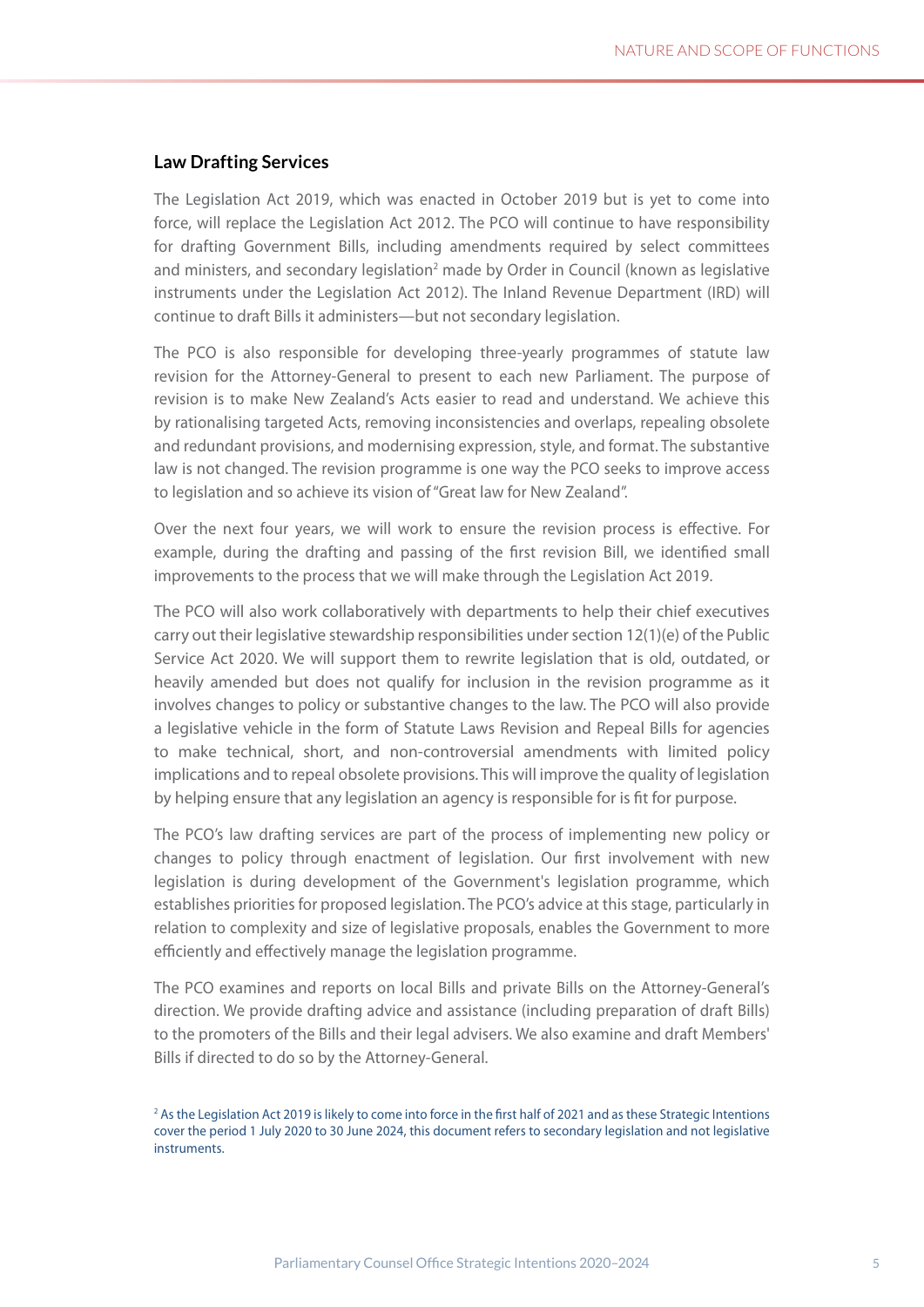The PCO, with funding from the Ministry of Foreign Affairs and Trade (MFAT) Aid Programme, provides legislative drafting assistance, training, and mentoring to those involved in, or responsible for, drafting legislation in Pacific Island nations. The current fiveyear memorandum of understanding (MOU) between MFAT and PCO has been in place since 1 January 2017 and is due to expire in 2022. The PCO will work with MFAT to either extend the current MOU or seek agreement to a new one so we can continue helping Pacific Island nations.

The PCO provides the Legislation Design and Advisory Committee (LDAC) website. The LDAC terms of reference include providing advice to departments on the development of legislative proposals.

#### **Access to Legislation**

The PCO is responsible for publishing Acts of Parliament (including reprinted Acts), secondary legislation drafted by the PCO (including reprinted secondary legislation), and reprints of Imperial enactments and Imperial subordinate legislation. The PCO also supplies copies of Bills and Supplementary Order Papers (SOPs) to the House.

The New Zealand Legislation (NZL) system is the complete drafting and publishing system used by the PCO. The drafting system is also available to Office of the Clerk and Inland Revenue Department drafting staff. The system enables the PCO to provide public access to up-to-date official legislation in printed form, and in electronic form on the NZL website at<www.legislation.govt.nz>.

The PCO will ensure that New Zealand legislation (including Bills and SOPs) continues to be readily accessible in a timely manner and in an accurate and authoritative form. It is fundamental to the effective operation of the rule of law in a democracy that the people governed by the law have access to the rules by which they are governed. Continual maintenance and development of the system that we use to draft and publish New Zealand legislation will ensure that we continue to provide good access.

The PCO publishes legislative disclosure statements on the website [disclosure.legislation.govt.nz.](disclosure.legislation.govt.nz) These departmental documents provide information about the development and content of legislation proposed by the Government. They assist parliamentary and public scrutiny of a Bill or SOP. Disclosure statements are published for all Government Bills (with limited exceptions) and substantive SOPs introduced or released since 29 July 2013. The rules for disclosure statements are proposed to be simplified through the Legislation Act 2019.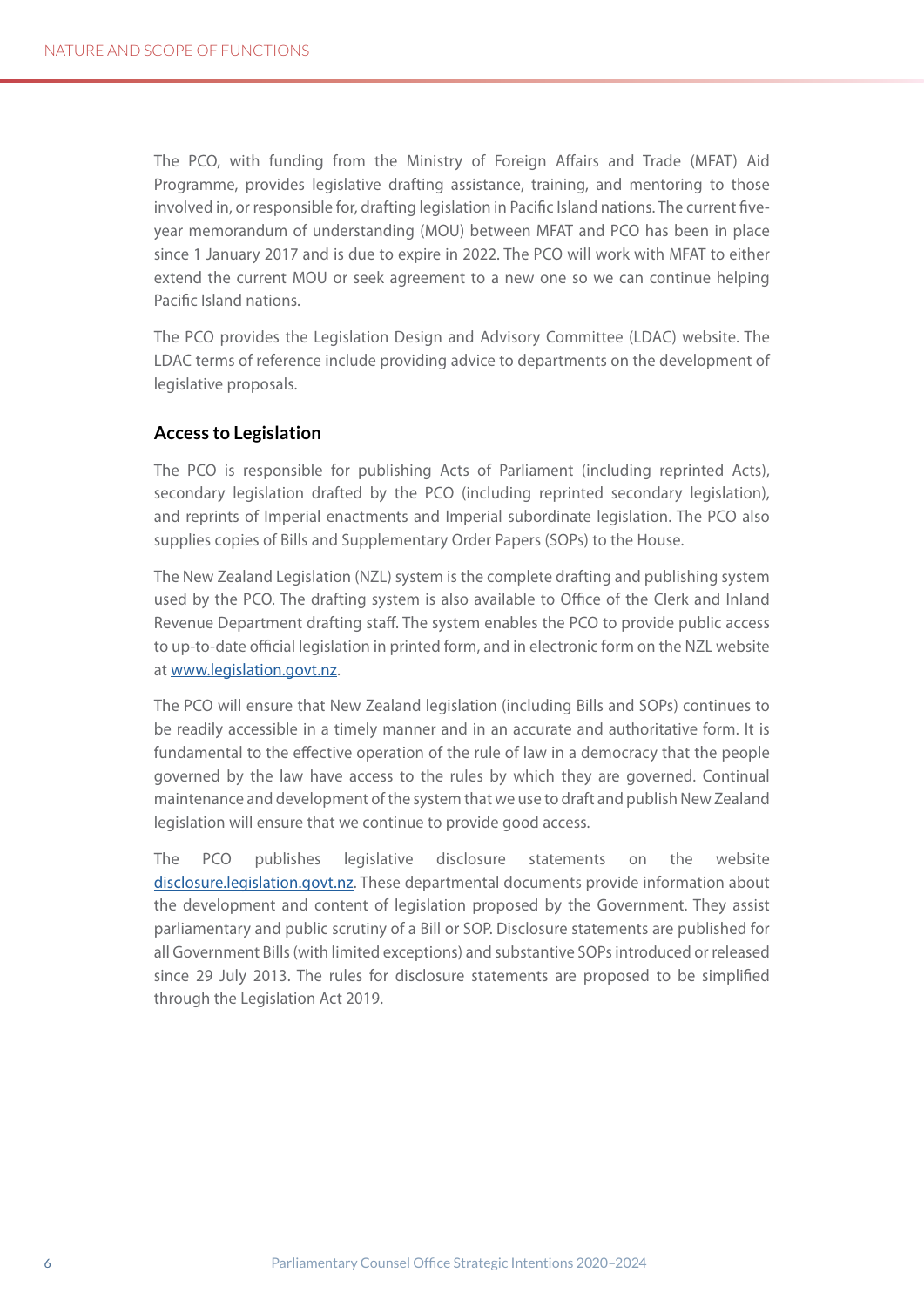| Stakeholder                                | Relationship                                                                                                                                                                                                                                                                                                                     |  |
|--------------------------------------------|----------------------------------------------------------------------------------------------------------------------------------------------------------------------------------------------------------------------------------------------------------------------------------------------------------------------------------|--|
| All users of<br>legislation                | The PCO provides public access to up-to-date official legislation on<br>the NZL website at www.legislation.govt.nz.                                                                                                                                                                                                              |  |
| Cabinet Office                             | The PCO works closely with the Legislation Co-ordinator in<br>the Cabinet Office, whose role is to provide support to the<br>Government in developing, monitoring, and modifying the<br>legislation programme, and with the Secretary of the Cabinet<br>Legislation Committee.                                                   |  |
| Crown Law                                  | Crown Law's leadership role for the GLN, and its focus on the<br>rule of law, makes our relationship with Crown Law vital. We are<br>working to increase collaboration on Crown Law advice affecting<br>drafting of legislation and to ensure departments raise Crown legal<br>risks early with Crown Law in the policy process. |  |
| <b>Drafting agencies</b>                   | The PCO is working with agencies to implement changes to<br>increase accessibility to secondary legislation. We are also<br>increasing our support for their drafting capability through training<br>and other resources.                                                                                                        |  |
| <b>Government Legal</b><br>Network (GLN)   | The PCO contributes strongly to development of the GLN. The<br>Deputy Chief Parliamentary Counsel (Access to Legislation) is<br>a member of the GLN committee and the PCO is committed to<br>engaging GLN summer clerks and graduates.                                                                                           |  |
| <b>Inland Revenue</b><br>Department (IRD)  | The PCO provides Inland Revenue Department's drafting unit with<br>access to the NZL system. This unit is responsible under current<br>arrangements for drafting tax legislation. The PCO has developed<br>an MOU (currently under review) with IRD for processing, printing,<br>supplying, and publishing its legislation.      |  |
| Instructing<br>departments and<br>agencies | The PCO has extensive working relationships with all central<br>government departments and agencies. We take instructions from<br>them for drafting new and amending legislation and providing links<br>and electronic "feeds" from the NZL website.                                                                             |  |
| International<br>relationships             | The Chief Parliamentary Counsel regularly liaises with the heads<br>of Australian drafting offices. In addition, the PCO has a significant<br>leadership role in the Commonwealth Association of Legislative<br>Counsel (CALC), with a NZ Parliamentary Counsel currently acting<br>as Secretary of CALC.                        |  |
| Law Commission                             | The PCO works with the Law Commission on matters of law<br>reform.                                                                                                                                                                                                                                                               |  |

#### **PCO's key partners, customers, and stakeholders**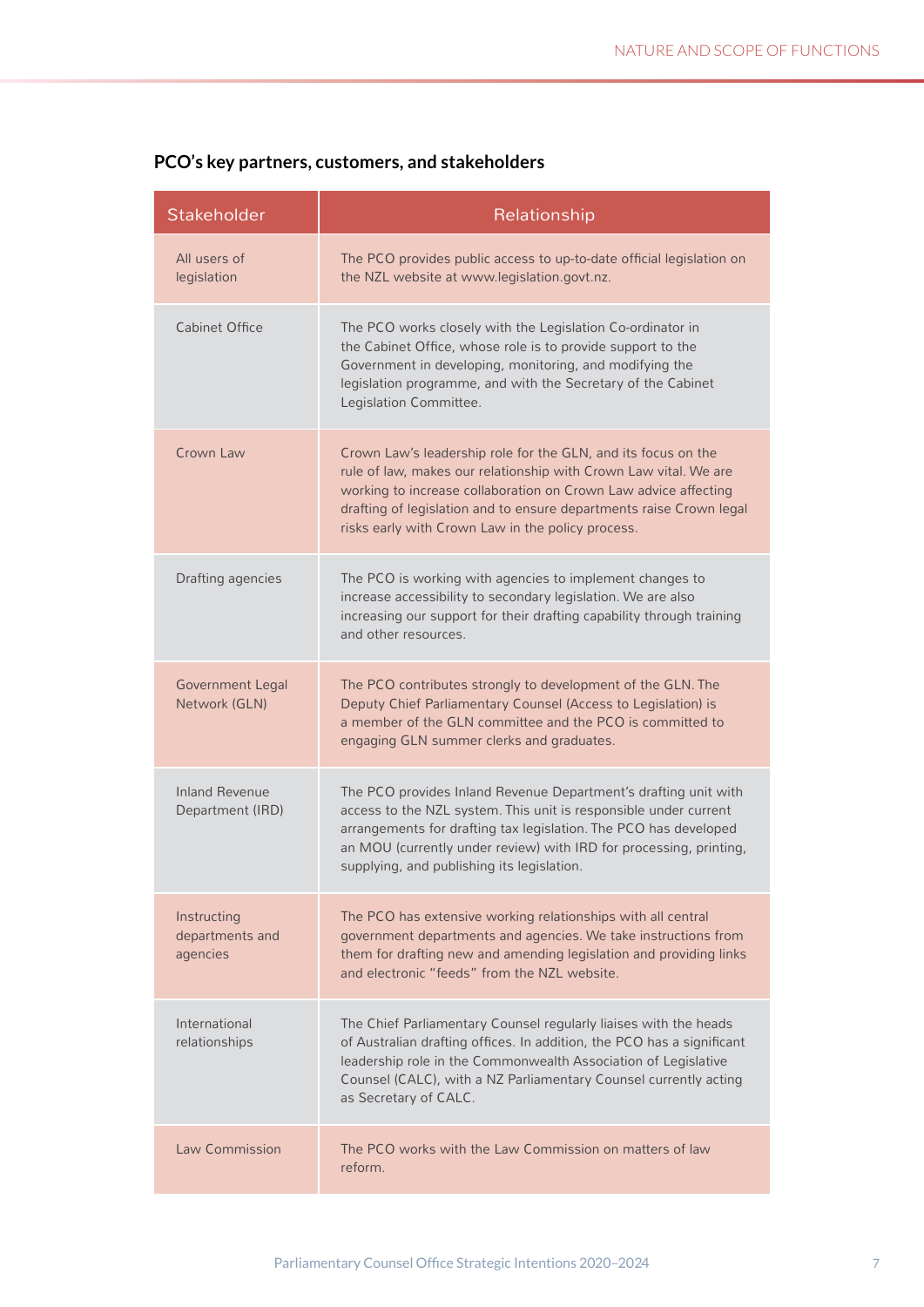| Stakeholder                                                   | Relationship                                                                                                                                                                                                                                                                                                                                                                                                                                                            |
|---------------------------------------------------------------|-------------------------------------------------------------------------------------------------------------------------------------------------------------------------------------------------------------------------------------------------------------------------------------------------------------------------------------------------------------------------------------------------------------------------------------------------------------------------|
| Leader of the<br>House                                        | The PCO works closely with the offices of the Leader of the<br>House and Deputy Leader of House in assisting with the<br>management and progress of Government legislation through the<br>House.                                                                                                                                                                                                                                                                        |
| <b>Legislation Design</b><br>and Advisory<br>Committee (LDAC) | The PCO provides LDAC with policy and secretariat support.                                                                                                                                                                                                                                                                                                                                                                                                              |
| Office of the Clerk<br>of the House of<br>Representatives     | The PCO works closely with the Office of the Clerk and has<br>developed an MOU with that office for processing, printing,<br>supplying, and publishing legislation. This MOU is currently under<br>review. The PCO provides the Office of the Clerk with access to<br>the NZL system to draft Members' Bills.                                                                                                                                                           |
| Pacific Island<br>nations                                     | The PCO provides legislative drafting assistance, training, and<br>mentoring to Pacific Island nations through its Pacific desk. The<br>desk operates with funding from the Ministry of Foreign Affairs<br>and Trade and focuses its help on the Cook Islands, Niue, and<br>Tokelau (the three nations within the Realm of New Zealand).<br>The PCO is also involved in the Pacific Islands Law Officers'<br>Network (PILON) and the Pacific Islands Forum Secretariat. |
| Parliamentary<br>Service                                      | Parliamentary Service provides a range of services including<br>financial accounting services, payroll, and the parliamentary core<br>computing network. MOUs or service-level agreements are in<br>place to manage this.                                                                                                                                                                                                                                               |
| <b>Regulations Review</b><br>Committee                        | The Regulations Review Committee performs an important<br>function for Parliament by reviewing the empowering provisions in<br>Bills and reviewing secondary legislation on the grounds set out in<br>Standing Orders. The PCO has worked closely with the Committee<br>and its advisers on the Secondary Legislation project, and on other<br>cross-cutting issues that affect the delegation of legislative power.                                                    |
| <b>Regulatory Quality</b><br>Team at Treasury                 | The Treasury is the lead adviser on regulatory management,<br>focusing on embedding a "regulatory stewardship" approach<br>in government. This approach counters the "set and forget"<br>mind-set, regulatory under-performance, undue burdens on New<br>Zealanders, and sometimes regulatory failure. We work with them<br>to support this stewardship approach.                                                                                                       |
| Revera                                                        | Revera provides the PCO with infrastructure-as-a-service and<br>desktop-as-a-service products.                                                                                                                                                                                                                                                                                                                                                                          |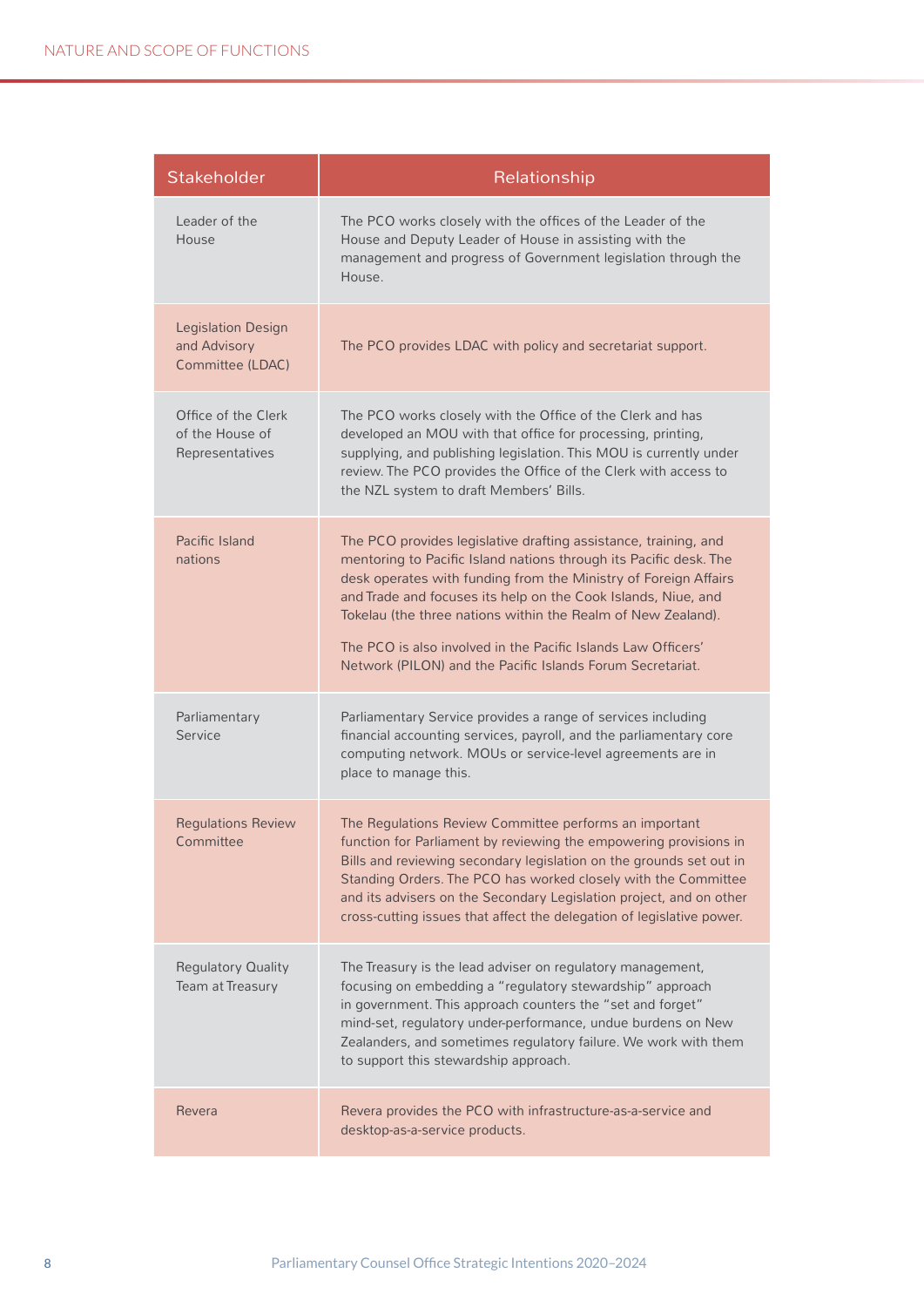#### <span id="page-10-0"></span>Strategic direction

The PCO's vision is to make great law for New Zealand. In order for New Zealand law to be great it needs to be fit for purpose, constitutionally sound, and accessible to all users, both current and future. The PCO, although not the sole legislative steward, has a leadership role in the stewardship of New Zealand's legislation for the benefit of both New Zealanders and for those interacting with New Zealand. The PCO has identified seven key initiatives, all of which have the aim of achieving its vision of great law for New Zealand. Over the next four years the PCO will work collectively with other key participants in the wider legislative system to progress these initiatives. The PCO will also continue to ensure it has the capability, capacity, and technical systems to deliver a high quality legislative drafting service and ready access to New Zealand legislation.

#### WHAT WE DO:

#### We work with others to make legislation that is fit for purpose, **constitutionally sound, and accessible to all users**



#### **PCO's strategic initiatives**

The PCO's strategic initiatives in the short to medium term all aim for New Zealand to be best served by legislation that is fit for purpose, constitutionally sound, and accessible to all current and future users. These initiatives are: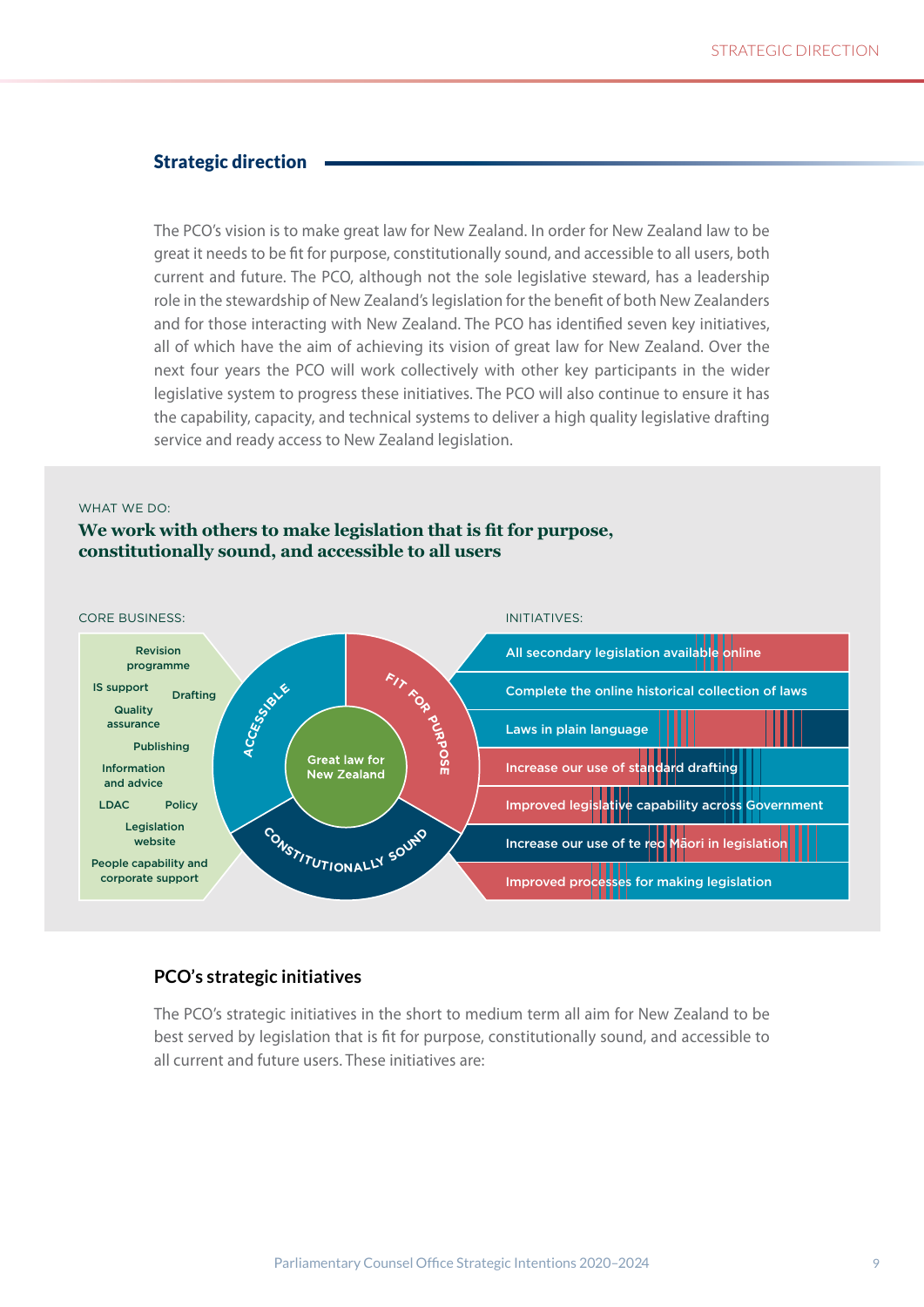#### **1. All secondary legislation available online**

#### *Why is this important?*

A review by the Regulations Review Committee in 2014 found that the current law on delegated legislation in New Zealand was inadequate. There was confusion about what constitutes secondary legislation and what instruments Parliament may oversee through the disallowance process. Also, users had difficulties finding secondary legislation.

The objective in this area is to implement the Regulations Review Committee's recommendations. The direct benefits include certainty about where people can find current New Zealand legislation, and ease in accessing it. There is also improved parliamentary oversight of secondary legislation, which results from a clear legal framework. More indirectly, both the clarity and the greater scrutiny are expected to act as catalysts for agencies to exercise better stewardship of—and ultimately improve—their legislative and regulatory systems.

#### *Achievements so far include:*

In 2016 the PCO established a project to implement the RRC recommendations.

To make the necessary legislative changes, the project reviewed the statute book to identify every empowering provision in primary legislation. This revealed more than 2500 empowering provisions and potentially tens of thousands of items of secondary legislation.

The Legislation Act 2019 was enacted in October 2019 to establish the legal framework for delivering the benefits of the project. An accompanying Secondary Legislation Bill (which amends every legislative empowering prevision across the statute book) was introduced in 2019, referred to the Regulations Review Committee, and reported back to the House on 10 June 2020.

#### *What outcome will we achieve during this four-year period?*

Over the coming four years, the PCO will continue to support the passage of the Secondary Legislation Bill through the House, and the implementation of it as well as relevant parts of the Legislation Act 2019.

This will establish with certainty what constitutes secondary legislation and remove the current ambiguity about what instruments Parliament can disallow. We will work with the more than 100 makers of secondary legislation to evaluate the various options for further implementing the Legislation Act 2019 in relation to those possible tens of thousands of pieces of secondary legislation.

#### **2. Complete the online historical collection of laws**

#### *Why is this important?*

The NZL website already provides a comprehensive collection of in-force Acts and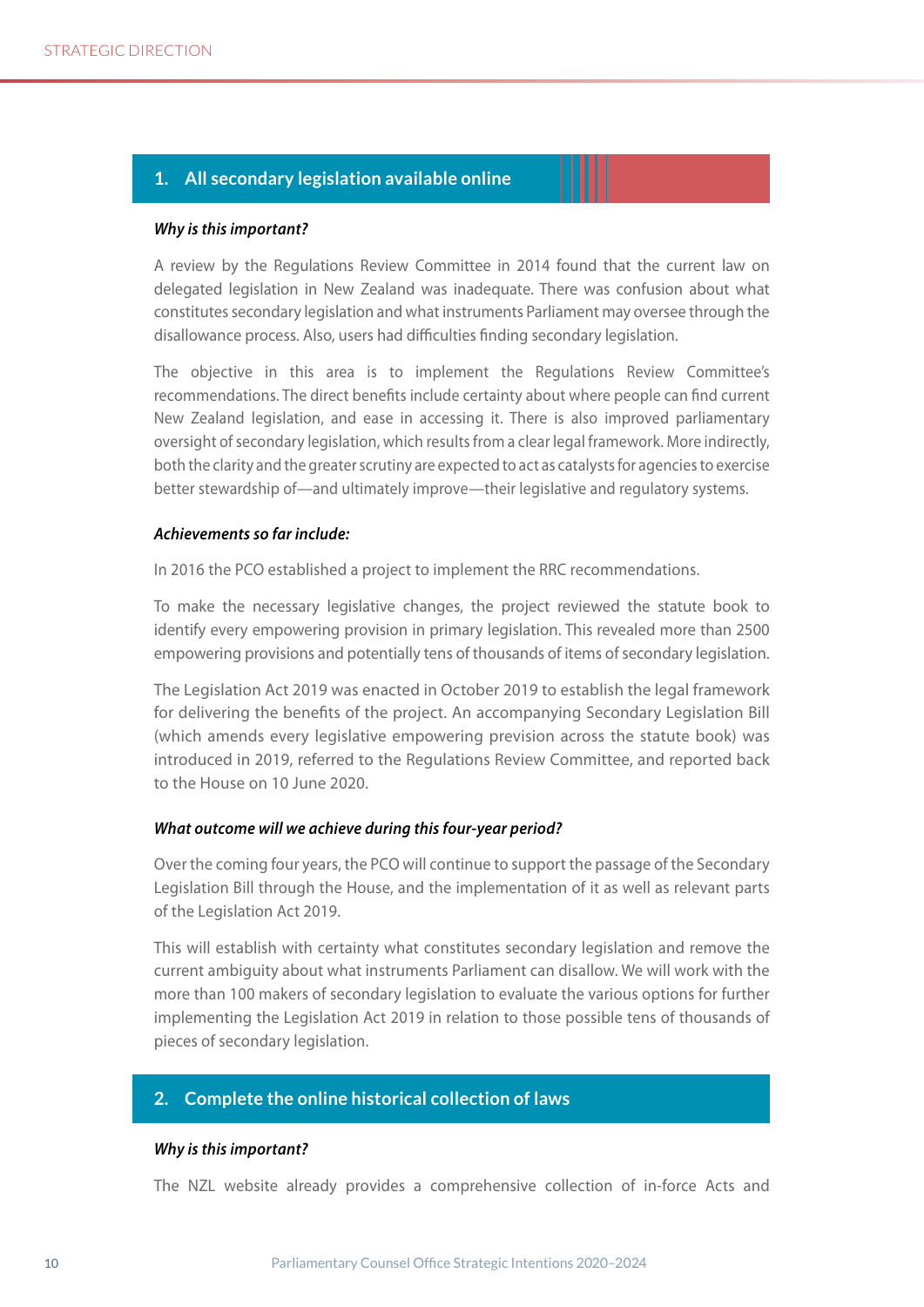legislative Instruments and Bills current from 2008. This project aims to expand the collection by including older Bills and legislation that is no longer in force. These historical collections, which the PCO earlier provided to the New Zealand Legal Information Institute to host on their website (nzlii.org), are very high-use collections. This indicates that they are a valuable resource for users.

#### *Achievements so far include:*

The PCO has completed the scanning of three significant historical collections:

- Acts 1841–2007
- Statutory Regulations 1936–2007
- Bills before the House (all stages) 1854–2007.

#### *What outcome will we achieve during this four-year period?*

The PCO intends to host these significant historical collections on the NZL website. The measure of success of this initiative will be the proportion of these three collections that are freely accessible to all users on the NZL website.

#### **3. Laws in plain language**

#### *Why is this important?*

The law needs to be accessible to those who are governed by it. If laws cannot be understood, the rule of law is undermined. Laws need to be expressed clearly, concisely, and consistently.

#### *Achievements so far include:*

With help from plain language experts, the PCO has developed a plain language strategy supported by a plain language standard and checklist. The strategy is to reinvigorate a plain language culture at the PCO and support our vision of "Great law for New Zealand". The strategy promotes the drafting of laws that are fit for purpose, accessible, and legally effective. It is also consistent with the PCO's purpose set out in the Legislation Act 2019: to promote high-quality legislation for New Zealand that is easy to find, use, and understand.

The approach of the strategy envisages:

- a plain language standard
- training everyone to meet the standard
- expecting everyone to meet the standard
- supporting everyone to meet the standard
- measuring how well we have met the standard.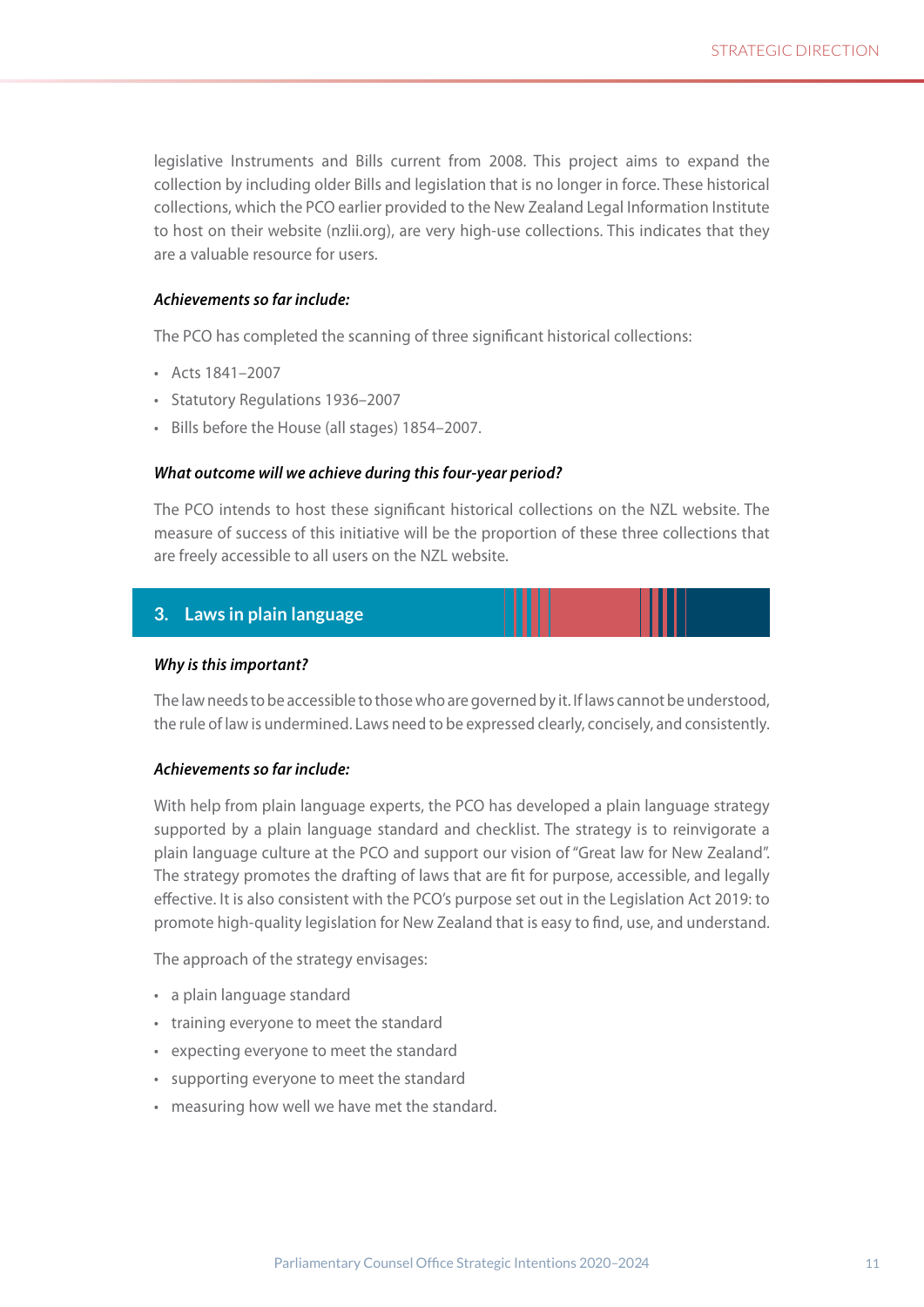The plain language standard sets out five key elements of a plain-language document:

- The purpose of the document is clear.
- The whole document supports the purpose.
- The structure and layout of the document are clear and logical.
- Headings are useful and aid navigation.
- The tone is consistent throughout and supports the purpose.

We have plain language champions for each business unit. We have also held a number of training workshops on particular elements of plain language, and presentations to staff on the plain language standard and checklist.

Key plain language documents are now available on the PCO's website, to promote transparency. We also share resources with other drafters of legislation, including a list of plain language alternatives to outdated and more complex words.

Another significant achievement was the 2017 Writemark Plain English Award for Best Plain English Legal Document. We won this award for our revision of 13 contract and commercial Acts in the Contract and Commercial Law Act 2017, as part of the PCO's first revision programme.

#### *What outcome will we achieve during this four-year period?*

We intend to:

- provide staff with training, including soft-skills training on giving and receiving peerreview feedback, with a focus on plain language feedback
- review the plain language standard and checklist, and supporting documents
- develop a tool for tracking the use of outdated and more complex words
- continue external reviews of appropriate Bills, particularly draft Bills that have been released as exposure drafts to the public, with a focus on our five key elements of plain language
- show continuous improvement in the use of plain language in legislation
- continue commissioning audits to compare legislation, in order to measure progress.

#### **4. Increase our use of standard drafting**

#### *Why is this important?*

Increasing the use of standard drafting makes our laws both easier for New Zealanders to use and more legally robust. It makes it easier by reducing complexity for users. Unnecessary and confusing differences within and across laws make it harder for users to find their way around and understand legislation.

It also incrementally makes our laws more legally effective. By focusing our effort on standardising the highest-use legislative provisions, we can invest in resolving the many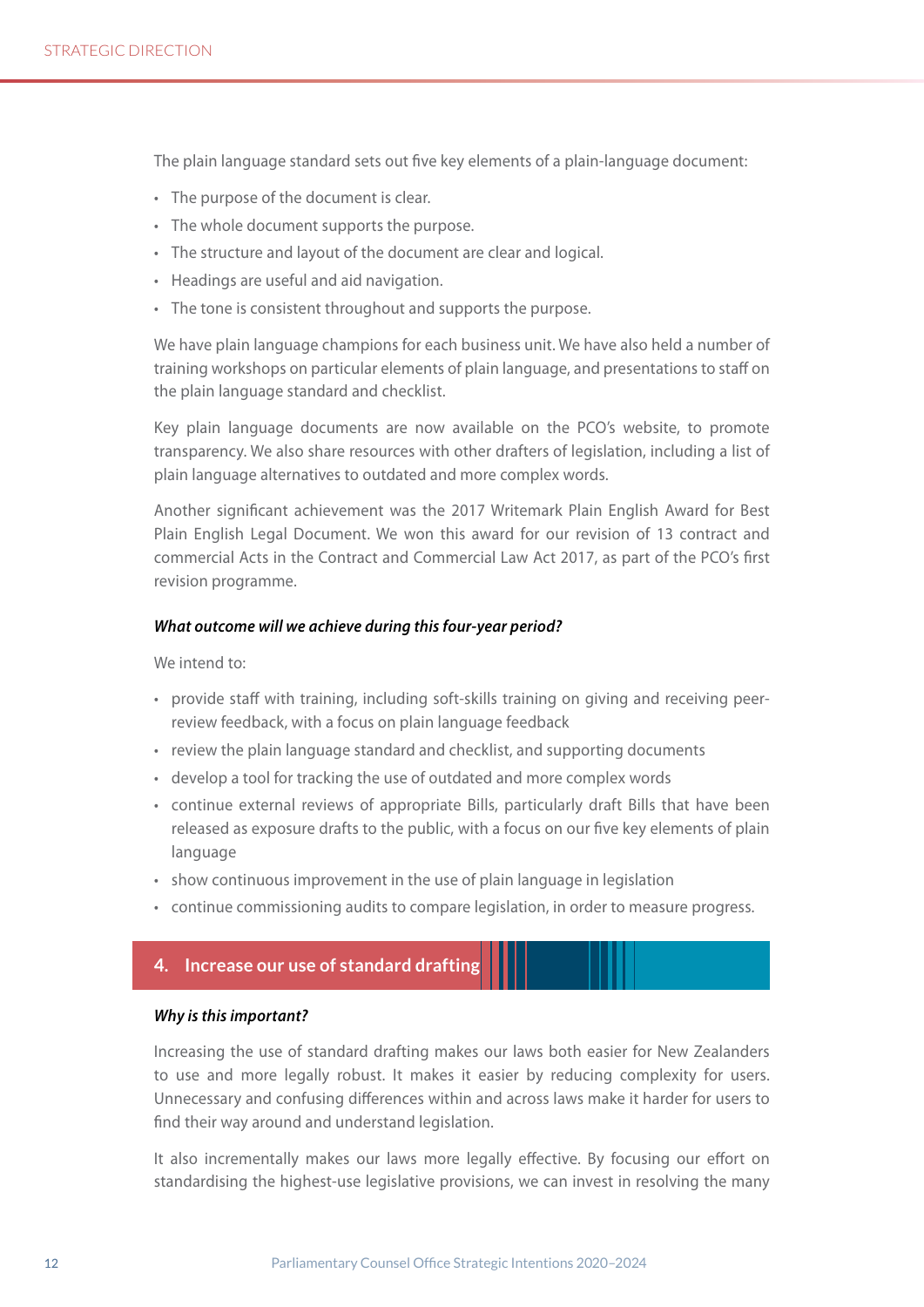recurring legal and technical issues in different contexts, and provide well-tested solutions and guidance for the legislative system to use. This maximises value from improving the effectiveness of a relatively small number of provisions.

The critical strands of this initiative are a culture of valuing consistency across legislation, supported by a programme of work on the highest-use legislative provisions. Under this programme, we review existing precedents on those provisions, find and resolve underlying legal and technical issues, and devise and consult on a new standard. We take the opportunity to build our plain language standard into new standard provisions. This initiative provides both an opportunity to obtain feedback from instructing agencies on how legislative provisions are working in practice and a mechanism to resolve these issues.

#### *Achievements so far include:*

- establishing the programme of work and a cycle of projects, supported by an interagency advisory board
- developing projects on commencement provisions, transitional and savings provisions, secondary legislation empowering provisions, and infringement offences
- securing legal changes (where needed) to support the standard drafting under way.

#### *What outcome will we achieve during this four-year period?*

In the next few years we will complete and publish standard drafting on the highestuse provisions, with supporting frameworks for monitoring use, testing accessibility and effectiveness with users, and resolving ongoing issues. We will then work with instructing and drafting agencies to develop and implement the next programme of work.

#### **5. Improved legislative capability across government**

#### *Why is this important?*

All government agencies have a statutory responsibility to exercise stewardship over the legislation they administer. Also, many other non-government agencies have delegated lawmaking powers and drafted a significant amount of secondary legislation. While legislative capability does exist, it tends to be localised and concentrated in government agencies with large legislative and regulatory work programmes.

There is a need for system leadership in order to get meaningful improvement in legislative capability across government. This would also assist in managing risks within the system.

The PCO is uniquely positioned to undertake this leadership role as it is responsible for operation of the end-to-end system of drafting and publishing New Zealand's primary legislation. This also aligns with the PCO's statutory objective to exercise stewardship of New Zealand's legislation as a whole (section 129 of the Legislation Act 2019).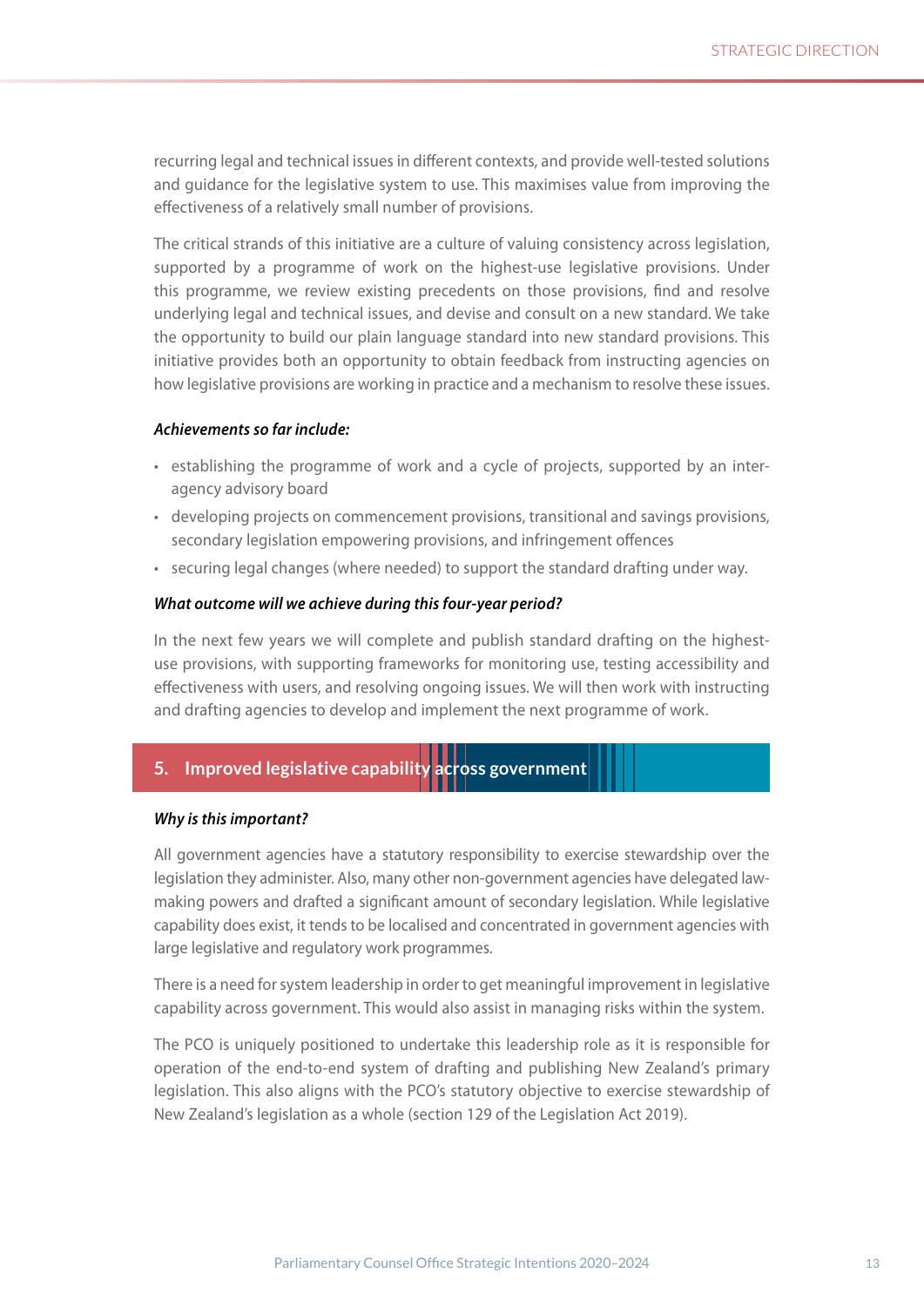#### *Achievements so far include:*

One benefit of the PCO's work with other agencies on secondary legislation is that there is now a shared understanding across the PCO, agencies, and other makers of legislation and the Regulations Review Committee about existing powers to make secondary legislation. Our stewardship role has been elevated by the new requirement in the Legislation Act for the PCO to publish an Annual Legislation Report on the use of exemption powers and any other practices relating to the design, drafting, and publication of legislation that the Chief Parliamentary Counsel thinks fit.

During the PCO's work on secondary legislation, we consulted agencies and makers comprehensively on issues relating to identifying empowering provisions for secondary legislation and distinguishing between which instruments are legislative in nature (and are therefore secondary legislation) and those that are administrative or are more guidance material. This has increased the knowledge and understanding of agencies and makers of legislation as to the nature of legislation.

At the start of the 52nd Parliament, the PCO gave a number of presentations to ministers, new members of Parliament, and ministerial staff on our role and the legislative process.

In 2018 the PCO, in collaboration with the New Zealand Transport Authority, the Electricity Authority, and other makers of secondary legislation, held a Secondary Legislation Conference. Its purpose was to promote a shared understanding of what is required for effective secondary legislation, to facilitate the exchange of knowledge and expertise among drafters of secondary legislation across the government sector, and to impart knowledge on significant drafting issues and changes in publication practice.

#### *What outcome will we achieve during this four-year period?*

The PCO will work with other key participants in the legislative process to establish systems and processes for improving legislative capability and managing risk as well as sharing information on best practices.

Further conferences on secondary legislation with other agencies will also be held during this four-year period. We will survey the participants to establish whether attendance has increased their understanding of and ability to support the making of great law. We will also seek feedback from users of a new online tool for departmental instructors, Turning Policy Into Law, including in relation to legislative capability.

#### **6. Increase our use of te reo Ma¯ori in legislation**

#### *Why is this important?*

Increasing our use of te reo Māori in legislation gives practical effect to the Crown's commitment to "work in partnership with iwi and Māori to continue actively to protect and promote this taonga, the Māori language, for future generations" (see s6(2) of Te Ture mō Te Reo Māori 2016/the Māori Language Act 2016).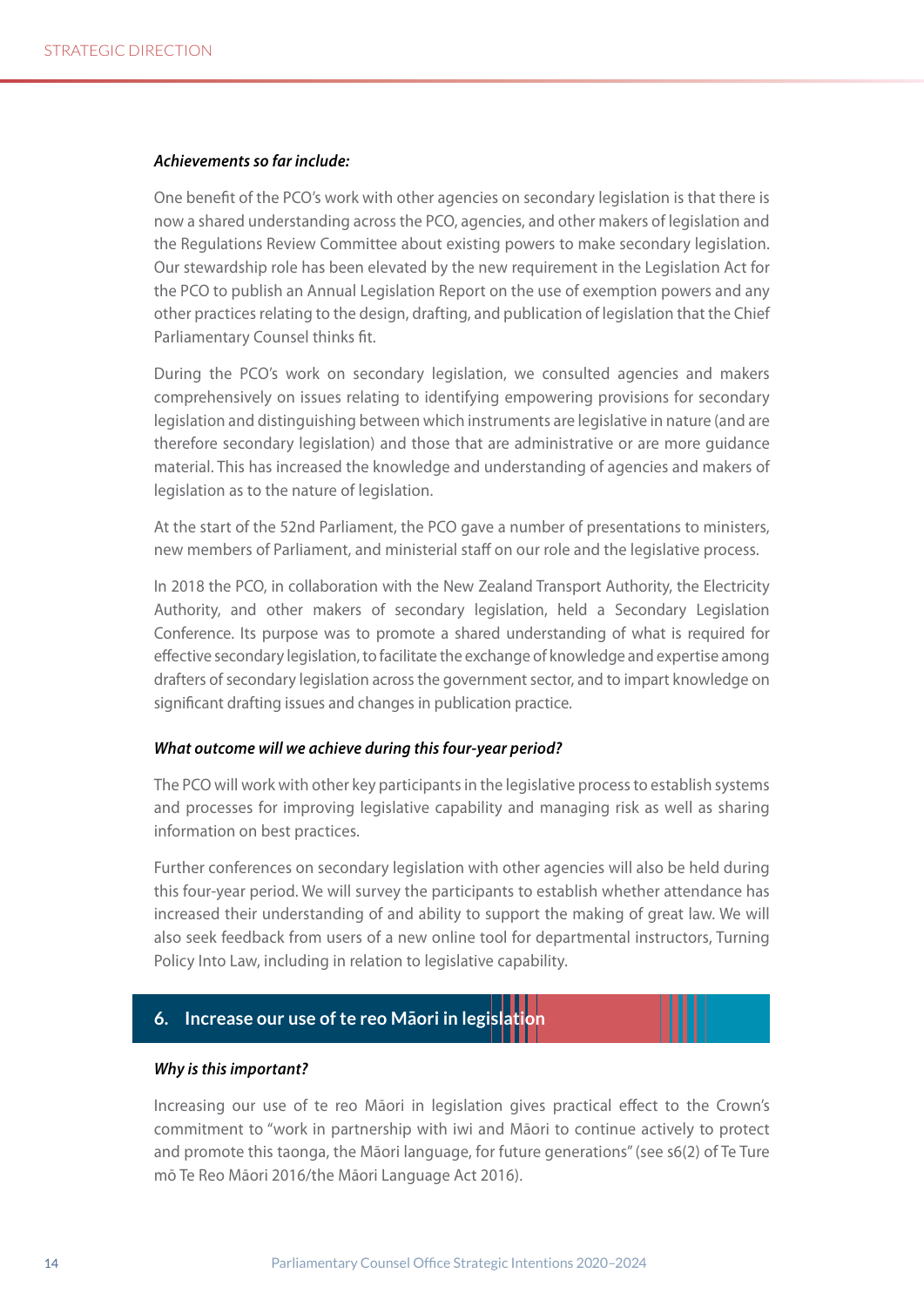Using te reo Māori in legislation may involve either incorporating Māori words and phrases into English language legislation or full dual-language legislation. Doing either requires us to build the capability and skills, within the PCO and across the wider legislative system, to use te reo Māori in a way that is accessible, is consistent with the principles of Te Tiriti o Waitangi, is legally effective, and otherwise enhances the language's status.

This is a long-term project which requires us to develop multi-disciplinary skills, underpinned by strong relationships with key partners and extensive engagement inside and outside the government.

#### *Achievements so far include:*

- enacting three dual-language apology Acts and one general dual-language Act Te Ture mō Te Reo Māori 2016/the Māori Language Act 2016
- researching overseas approaches to dual-language drafting
- creating a base of te reo Māori terms used in existing English language legislation, with help from the Department of Internal Affairs' Translation Unit
- working with the Office of the Clerk, the Department of Internal Affairs, Te Puni Kōkiri, and Te Taura Whiri to develop insights into the skills and processes that will be needed, based on the experience so far.

#### *What outcome will we achieve during this four-year period?*

In the next few years, we will work with key partners to develop and establish an initial model for enacting dual-language legislation, and demonstrate this model in practice.

#### **7. Improved processes for making legis**

#### *Why is this important?*

The PCO is constantly seeking ways to improve systems and processes for drafting and publishing law, both by itself and in collaboration, to increase efficiency and reduce risk.

#### *Achievements so far include:*

Following a review the PCO and IRD jointly initiated, both agencies have agreed to renew their MOU. This establishes that the PCO is ultimately accountable for the end-to-end systems for IRD's drafting of Bills and the PCO's publishing of them.

The Legislation Act 2019 establishes a new duty on the PCO to report annually on elements of secondary legislation. This report can include other matters related to legislative stewardship.

#### *What outcome will we achieve during this four-year period?*

We will adopt a new MOU with IRD, and produce the first four reports under the new duty in the Legislation Act 2019.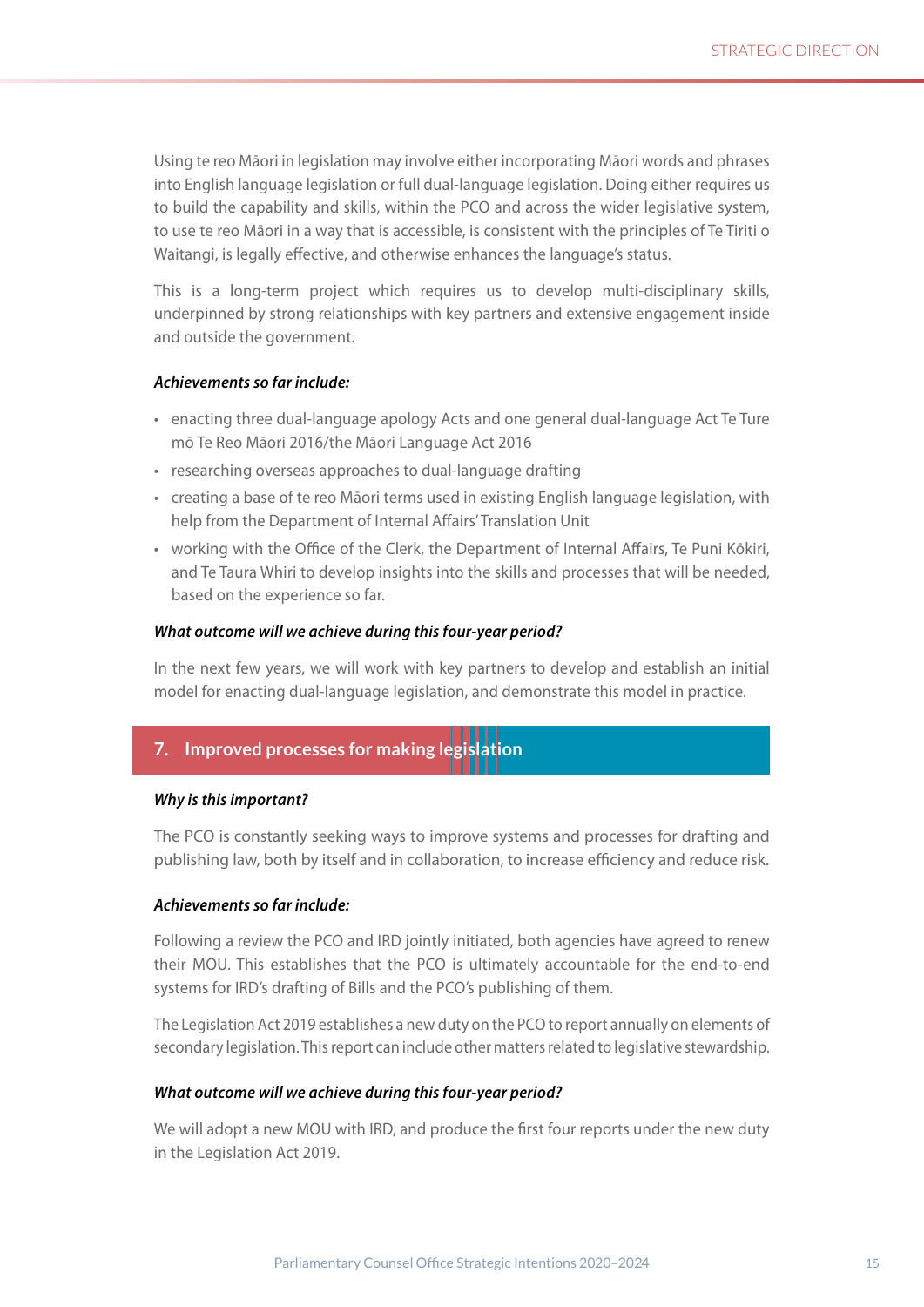#### <span id="page-17-0"></span>Managing functions and operations

The following functions and operations support the PCO in achieving its strategic objectives:

#### **Strategic planning**

Each year, the PCO's Senior Management Team (SMT) holds two separate strategic planning days to set its direction for the short to medium term. One planning day focuses on workforce, resourcing, and capability. The second reviews existing projects that support the PCO goal and financial management, and makes strategic choices relating to the delivery of its two strategic objectives: providing high-quality legislative drafting services and ready access to New Zealand legislation.

#### **Annual business planning and budgeting**

Each business unit and group within the PCO develops an annual business plan that links to our goal, strategic plan, and initiatives. These plans prioritise the work to be carried out, identify additional personnel or financial resources that may be required, and identify any major risks.

#### Equal employment opportunities

The PCO has incorporated equal employment opportunities (EEO) into a number of policies and processes, and integrated it into everyday business. An example of the PCO's commitment to increasing female representation at senior levels is that 50% of both its SMT and other managers are female and the majority of its Audit and Risk Committee members are female.

We will continue to meet our responsibilities as an EEO employer and will seek to improve representation of under-represented groups within the PCO and its governance structure.